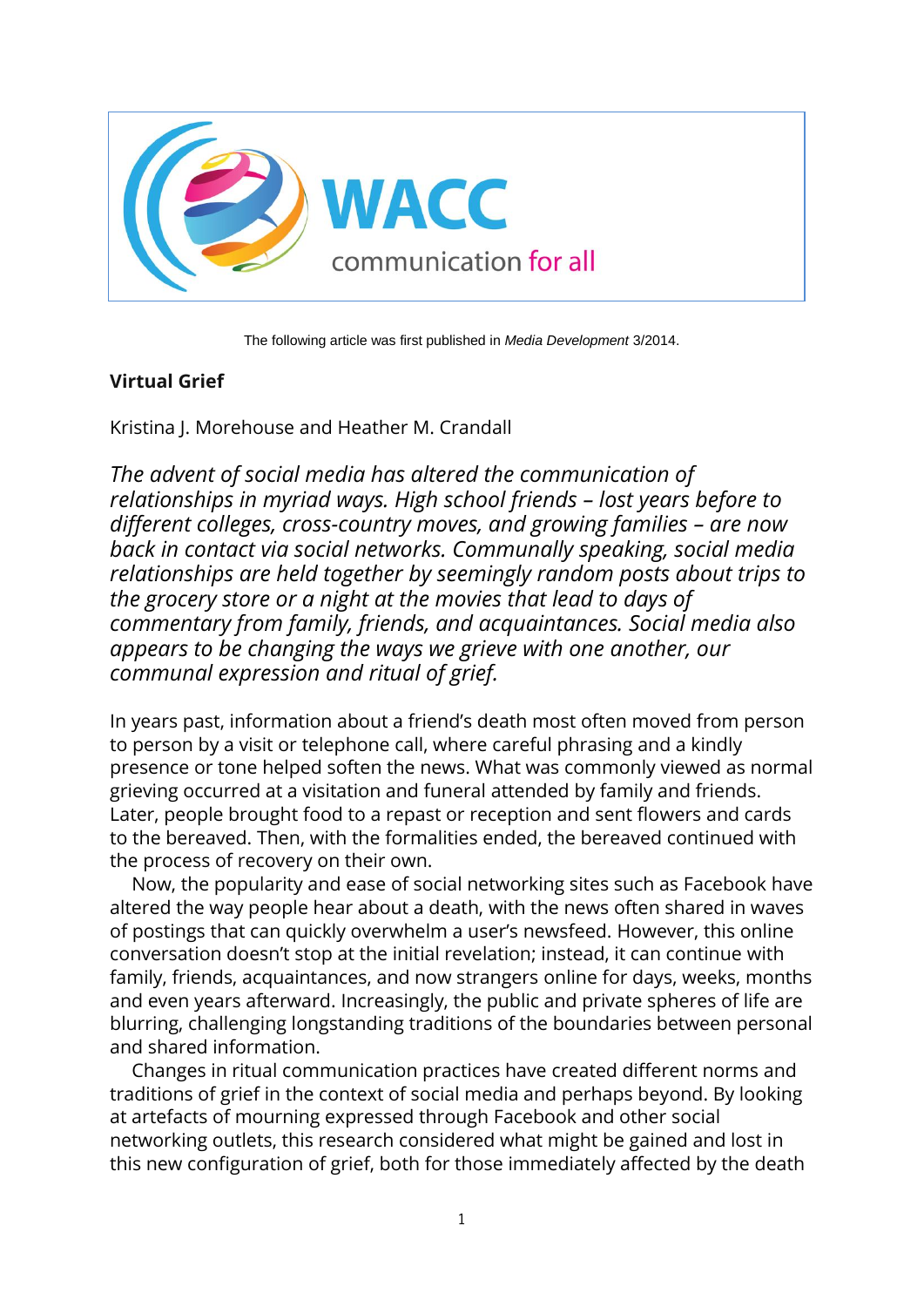and those tangentially connected. Because the research dealt with what Walter Ong, S. J. called secondary orality, we used his thoughts to consider whether social media is moving grief into a third public digital space that shares characteristics of both orality and literacy.

When Ong (1982) talked about literate culture, he argued that written words take the author out of the discourse (p. 77). Referencing Plato's Socrates, Ong stated that "real speech and thought always exist essentially in a context of giveand-take between real persons. Writing is passive, out of it, in an unreal, unnatural world" (p. 78). A reader can't argue or even discuss the words with the author like he or she would in an oral culture. However, in the world of social media, a discussion does take place – an engagement in communal ways similar to those found in oral cultures. People comment and respond. They dialogue and, in some unusual ways that will be noted later, they disagree and criticize.

Social media, while clearly the work of a literate culture, shares a great many of the characteristics of orality that Ong discussed. For example, there are elements of the human lifeworld. People are talking about grief, a foundation of the human experience, and they are demonstrating empathy, digitally mediated but still meaningful. Also, like orality, the postings are agonistic in that social media creates a space for interpersonal interaction and impact and, occasionally, argument. However, social media exists in that literate sphere, as Ong said, where "written words are residue" (p. 11).

We found Ong's work a useful heuristic, then, as we conducted a pilot content analysis of Facebook pages that seem to memorialize the dead. Through this process, we found several ways that virtual grief appears in a social media context, sitting between oral and literate culture and giving rise to the contours of this changing practice of collective mourning.

Broadly, we found that in this public and private sphere, everyone can participate in the grieving over someone's death – even the death of a person they didn't know. We also found a change in the amount of time spent grieving. Through social media and practicing virtual grief, the bereaved can subtly seek solace forever, reminding others through posts, keeping the loss in the present. Finally, we found "new" or emergent ways of coping with grief. Each theme is detailed in the next section.

## **Virtual grieving**

In years past, grief was more a private experience; now, increasingly on Facebook and other social media sites, the grief is public. Public and two-way communication means everyone can participate in the grieving over someone's death. For instance, in December 2013, a Washington state couple died on their way to Montana to celebrate their anniversary. In an online comments section opened up by local news station, people unrelated to the couple commented on the tragedy, responding to each other's posts and seemingly sharing in grieving a couple they didn't know.

This public opportunity easily derailed into irrelevant side commentary, such as in the case of this same couple that died. A random commenter criticized the grammar of another commenter. While the site was intended for condolences, it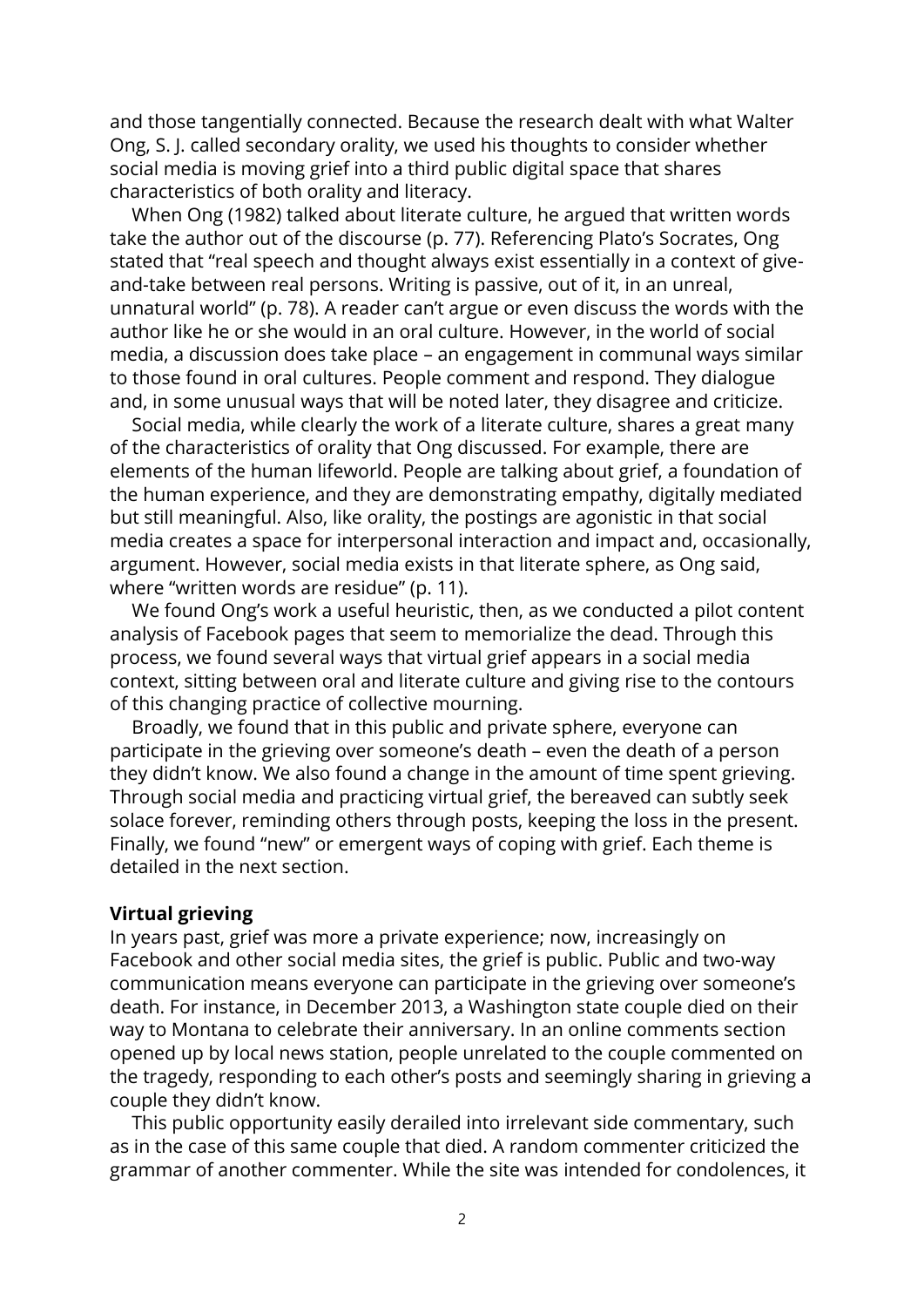instead devolved into a verbal match wherein one person called the other a "whiner." In this way, what Ong described as the agonistic element of oral culture, takes place in written form, name calling that is "standard in oral societies around the world" (p. 44) but highly unusual in the context of death.

In a more intimate example, a wife lost her husband. The husband's Facebook page shows a post from a friend who writes about having a drink in memory of him. Another friend posted about having imagined she saw him on a street corner and commented about how much she missed him. In traditional ways of grief expression, the wife most likely would not know about all the public grieving of her husband – particularly five months after his death. Now, the ability to post on a social media site is normalizing what might once have been considered trespassing on the wife's grief because most people would consider it rude or invasive to bring up another person's loss.

In a newspaper article about her recently published book about her daughter's death, author Hunt talks about how people avoid discussing loss. "To the dismay of many bereaved parents, after a brief time, people rarely want to talk about the dead child for fear this will be upsetting. These silences add another layer of pain" (as cited in Hval, 2014, p. D6). Possibly these postings from friends and family allow an outlet for the bereaved to feel that their loss is not forgotten and, in some possibly comforting way, shared.

Time spent grieving is also different virtually with possibly no end in sight. We saw many cases where those left behind have a lingering and public relationship with the deceased. In one instance, a woman posted a photograph of her husband at Christmas and mentioned how hard the holiday was without him. At least 50 people responded with words of comfort. As the author Didion wrote in *The Year of Magical Thinking*, a book about losing her husband and daughter in quick succession, Americans view grief as something to be overcome and hidden.

"When someone dies, I was taught growing up in California, you bake a ham. You drop it off by the house. You go to the funeral. If the family is Catholic you also go to the rosary but you do not wail or keen or in any other way demand the attention of the family" (2005, p. 61).

Ceremonies such as funerals were divined to help provide closure, but with social media, the grief appears to be endless and shared. The woman whose husband died wrote recently that she planned to keep his Facebook page up forever. Her comment received 460 "likes" and 25 comments.

Another woman frequently comments on Facebook about the baby she lost 10 years ago in childbirth, and often what results is something akin to a grief circle, where people add comments about their own lost children – some from people she obviously knows and some she clearly doesn't. Like Ong's oral culture, social media is "empathetic and participatory rather than objectively distanced" (1982, p. 45). While the written word "sets up conditions for 'objectivity,' in the sense of personal disengagement or distancing," orality focuses on the subjective, "encased in the communal reaction" (p. 45).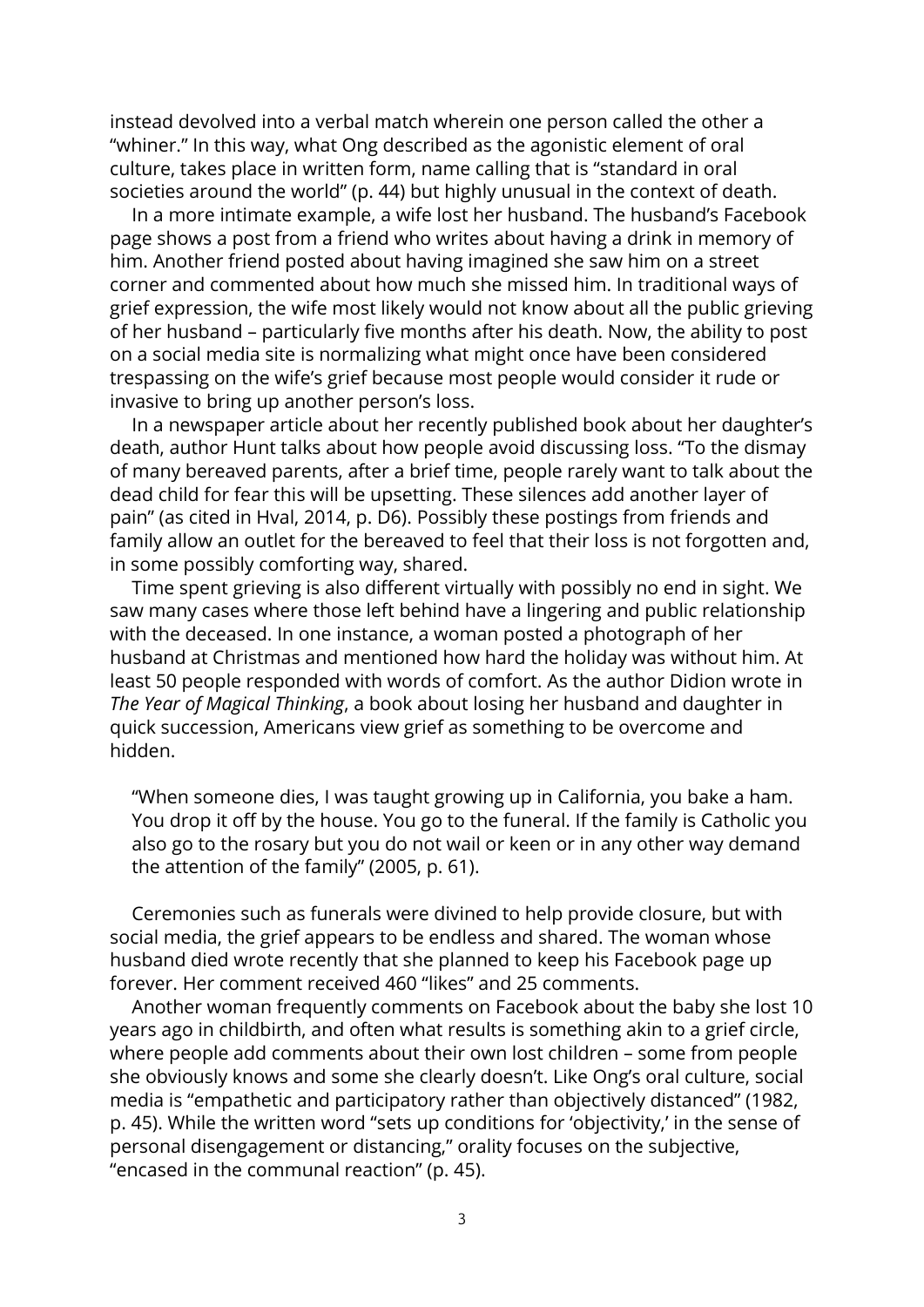## **Dealing with loss**

Our final theme involved ways of coping with loss. In the past, people dealing with loss might have used tattoos and car decals as public grief displays, and these may have prompted discussions with strangers. However, any conversation that arose from these would go largely one way – now there is this new emotional outlet, this give and take, this reaching out and, often, receiving solace. This communal reaction often becomes aggregative, where people rely on similar – often the same – words to express their condolences.

Commenters repeat phrases: "Thinking of you." "So sorry for your loss." "Rest in peace." As Ong wrote, "Once a forumulary expression has crystallized, it had best be kept intact" (1982, p. 39). These repetitive phrases seemingly provide solace and support for the bereaved. In the instance of two teenage girls who died last fall in a car accident in Washington State, the Facebook page dedicated to them is maintained and *growing***.** The mother of one of the girls regularly comments, and people interact with her – even people who often say things such as, "You don't know me, but …"

The interaction is ongoing. In terms of time and in terms of interaction, this human lifeworld of oral culture takes place online. As Ong (1982) said, "oral cultures must conceptualize and verbalize all their knowledge with more or less close reference to the human lifeworld, assimilating the alien, objective world to the more immediate, familiar interaction of human beings" (p. 42).

All these notations don't take into account the phenomenon of parasocial relationships, wherein one person knows a great deal about another, while that person knows nothing of the first – such as with celebrities or public figures. Consider Nelson Mandela or the death of the actor Philip Seymour Hoffman. Many people learned about these deaths first via social media. Some posters reacted as if the loss were quite personal, sharing favourite movie scenes or quotes. In regards to Hoffman, who died of a heroin overdose, many commenters talked about the manner of his death and a small few criticized what they considered his poor choices.

Facebook has created a new grief support outlet – an online community, available at the publishing of a post. Social media allows for more intense and more frequent interaction with the bereaved, changing what people say and keeping the death more present. Recently, according to Dennis (2012) who examined self-help books meant to offer guidance to people experiencing grief, "grief theorists have endorsed the value of attaining new meaning(s) and continuing bonds with our lost loved ones instead of 'moving on from,' 'letting go of,' or 'achieving closure from' them" (p. 393). Apparently, according to Brody (2009), support groups for bereavement can be helpful to the grieving process, depending on who is in them. This raises questions about the effectiveness of public Facebook support.

Clearly, in the areas of public and private and interaction and time, the experience of grief and the ways of coping with grief are changing. What does not appear to be changing or even present in social media grief is expressions of anger, deep depression, guilt, disbelief, yearning or bargaining. In our sample,